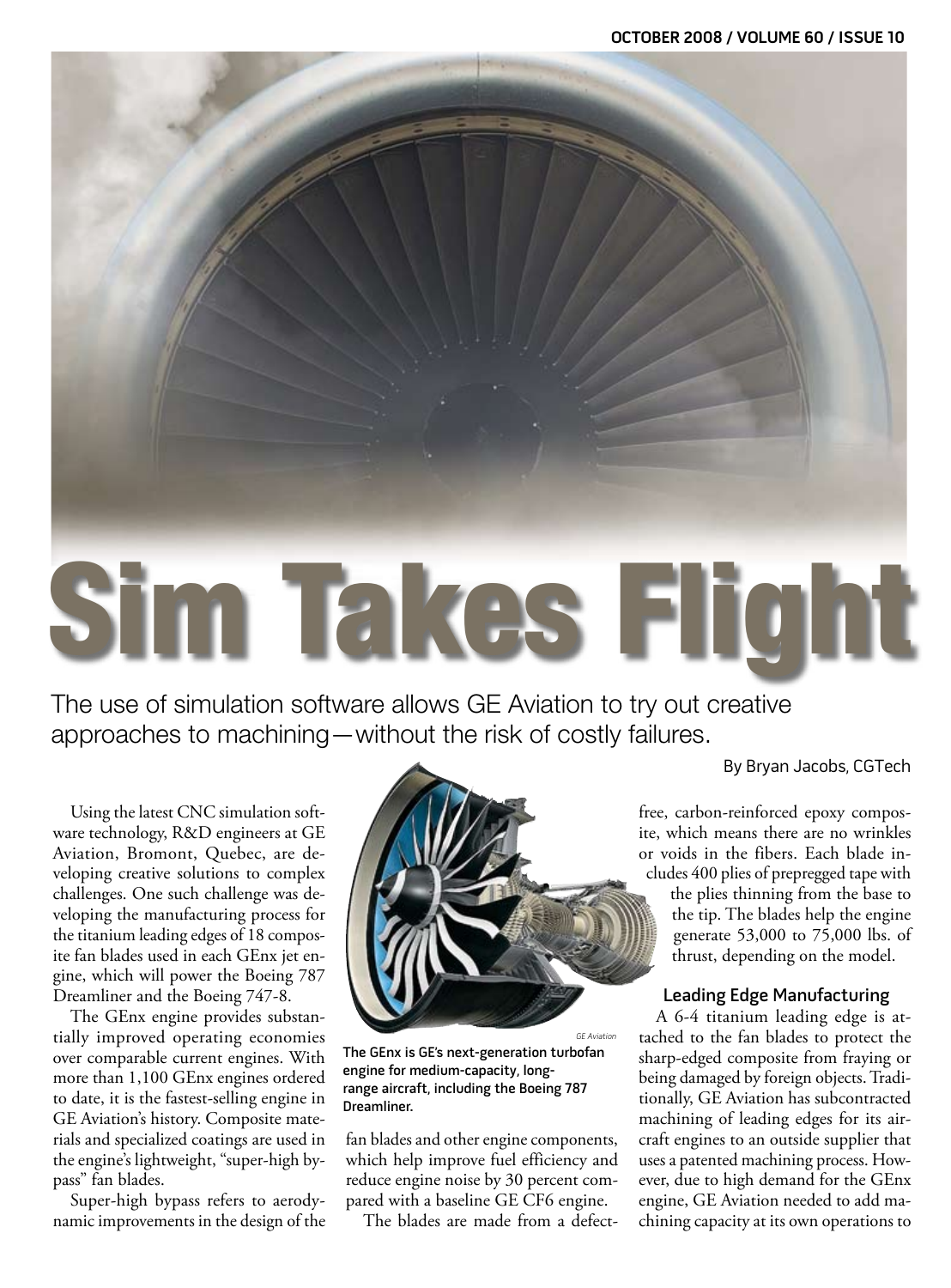supplement that of its outside supplier.

Alain Ouellette, new product introduction manager for GE Aviation, was tasked with developing a cost-effective solution to manufacturing the leading edges in-house, and in January 2005 he assembled a group of engineers, designers and programmers. GE Aviation planned to machine the blade's leading edge on its StarragHeckert 5-axis milling machine.

Benoit Courtemanche, NC programmer for GE Aviation, sought a way to machine the blades using a 5-axis milling program, but needed a way to prove to management that it could work. He decided to use Vericut 6.0 simulation software to prove the process. Prior to this project, GE Aviation had been using Vericut for collision checking only, but it now uses Vericut's ability to perform machine simulation, create videos and demonstrate the feasibility of machining new products.

"It would have been very difficult to verbally explain to management the proposed process," said Courtemanche. "I simply showed them a video of the Vericut simulation. It is a great tool for communicating with management and other departments." Vericut software, developed by CGTech, Irvine, Calif., simulates CNC machining to detect errors, potential collisions or areas of inefficiency. Vericut enables NC programmers to correct errors before the program is loaded on the machine, thereby eliminating manual prove outs.

Vericut shows material removal at the workpiece level and simulates entire machine tools as they appear on a shop floor. The program also simulates NC machine controls and supports advanced control functions to reduce the possibility of machine crashes. The program's machine simulation module detects collisions and near misses between all machining elements, such as axis slides, heads, turrets, rotary tables, spindles, toolchangers, fixtures, workpieces, cutting tools and other user-defined objects. A user can set up near-miss zones around various components to check for close calls, and detect overtravel errors as well.

To prove that the 5-axis milling process could work for the GEnx leading edges, every process element was tested in the Vericut virtual environment. The Star-



ragHeckert machine available in the GE Aviation machine shop had a cylindrical work envelope 17" in diameter × 41" long, so Courtemanche's first step was to determine if it would be possible to machine the leading edge in the machine. The entire machine, fixtures and new tools that would have to be designed for the operation were all simulated in Vericut, which determined that it would be possible to use the StarragHeckert machine to produce the leading edge.

## Flying V

The leading edge's final shape is a 3' tall V with walls down to 0.010" thick. The inside of the V is up to 5" deep and its

part width varies from 5 /16" to ¾". As a result, the cutting tool must reach a deep cavity in a minimum amount of space, requiring a high depth-to-diameter ratio.

The inside and outside dimensions of the V-shaped part are cut in small levels from top to bottom, with each level receiving a roughing and finishing pass before the machine proceeds to the next level. There are more than 200 levels in each leading edge. Multiple tools of different lengths are applied to ensure the machine always uses the shortest, most rigid cutter possible.

GE Aviation's biggest programming challenge was that its NX4 CAM



To prove that a 5-axis milling process could work for the GEnx leading edges, every process element was first tested in the Vericut virtual environment.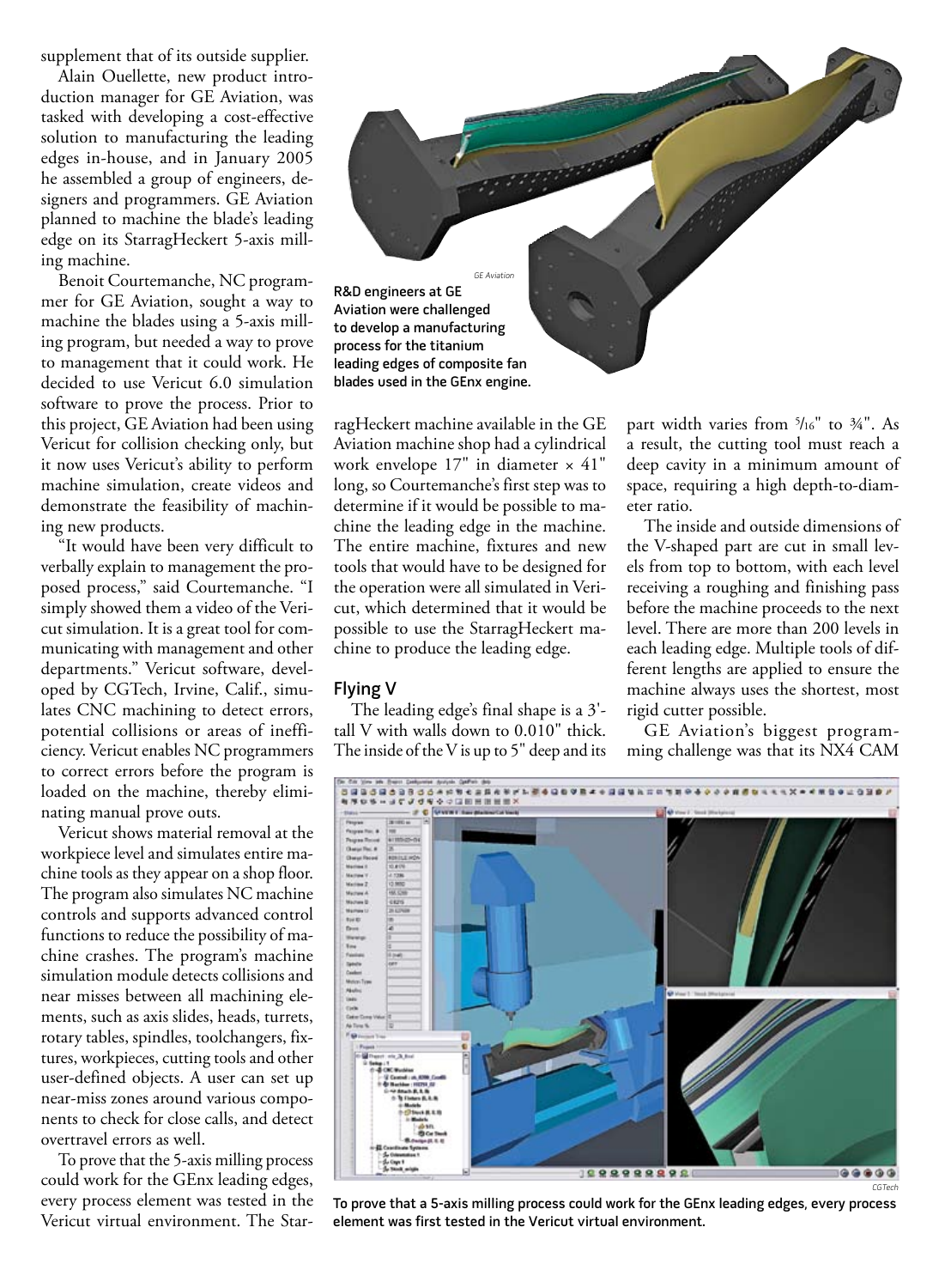software does not have any information about the remaining material when generating 5-axis motions, which creates the potential for collisions. After using Vericut, GE found that most potential collisions occurred with the toolholder. To mill the required deep pocket, GE modified its shrink-fit toolholder to fit into the space between the two walls. For example, the cavity is close to 7" deep in some areas but the tool is never more than 4.5" out of the holder.

Courtemanche used Vericut to detect the toolholder and predict tool collisions inside the V shape. Some of the toolholders come as close as 0.010" to the part wall. When a collision was detected, Courtemanche reprogrammed the 5-axis motion



Vericut was used to both prove out GE Aviation's milling process and create the specifications for a future machine order. After altering the virtual machine's dimensions in Vericut, the virtual models were sent to StarragHeckert to custom-build the new machine to GE's requirements.

to create a new virtual surface in the CAM system, enabling a smooth, high-speed milling toolpath. The new toolpath, which includes a lead angle and a tilt angle, allowed GE Aviation to "swing" the holder in many directions to follow the part geometry. This process was repeated hundreds of times.

"Vericut has been running 16 hours a day for the past 2½ years to work out the details of this process," said Courtemanche. "It would have been impossible to test new processes on an actual machine. We can now try every idea, no matter how crazy it may seem at the time."

Once the machining process was proven in a virtual environment, it was taken to the machine. The first leading edge—cut from a solid-titanium billet—took over 110 hours to complete. By using a titanium forging instead of a billet and refining the process—again designed and modeled in Vericut—machining time was reduced to 46 hours. The forging has a large tab at the base of the V where the part is held in a long vise. Once the part is completed on the machine, it only has two small tabs at the bottom; the operator grabs the part and breaks the tab off by hand, much like separating the plastic parts of a model airplane.

The part is then inspected to confirm it is within tolerance. GE Aviation uses what it calls "free-state" inspection, meaning

Due to high demand for the GEnx engine, GE Aviation needed to add machining capacity at its own operations to supplement that of its outside supplier.

that the part is not constrained during inspection. Normally, a thin-wall part like the leading edge is constrained against a nominal shape and only the thickness and the external surfaces are checked. In free-state inspection, all of the internal and external surfaces are scanned with a Zeiss CMM, which detects any deviation.

The new machining process has worked so well for GE Aviation that it is buying two additional machine tools so it can increase production. The new machine technologies, use of Vericut's OptiPath module and the application of new tooling, coolant and roughing strategies should allow GE Aviation to reduce total machining time for each leading edge to less than 24 hours.

## Creating a Virtual Machine

In fall 2008, GE Aviation will begin producing leading edges in one operation on a new, custom-made StarragHeckert machine. GE Aviation used Vericut in the machine tool acqui-